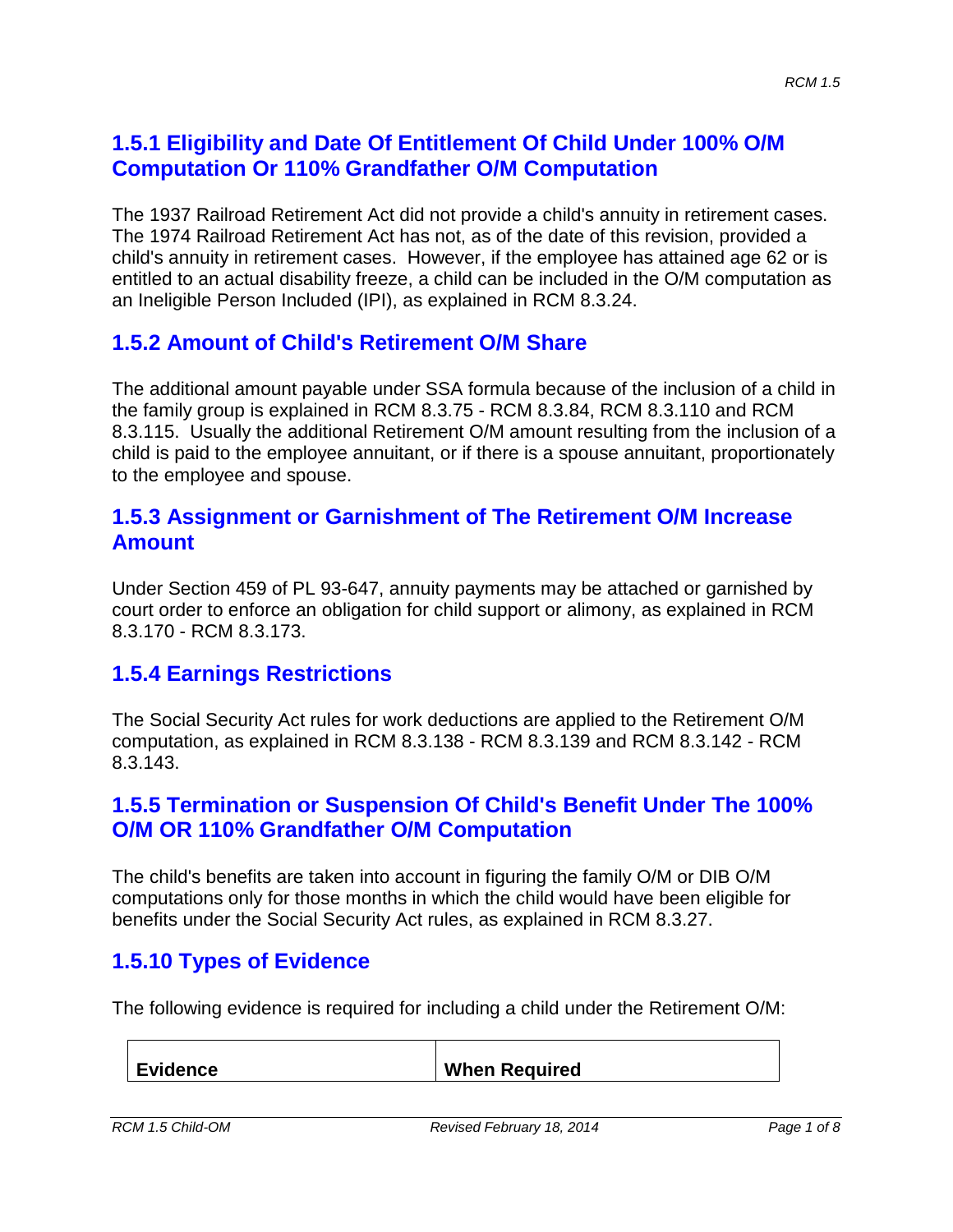| Age of Child.                                                                                        | Always.                                                                                                                                                                               |
|------------------------------------------------------------------------------------------------------|---------------------------------------------------------------------------------------------------------------------------------------------------------------------------------------|
| Relationship of Child.                                                                               | Always.                                                                                                                                                                               |
| Form G-134, "Statement<br><b>Regarding Contributions and</b><br>Support"                             | Proof of 1/2 support is required when<br>dependency cannot be "deemed," (See<br>RCM 4.7).                                                                                             |
| Form G-319, "Statement<br>Regarding Family and Earnings for<br><b>Special Guaranty Computation".</b> | For all initial entitlements.                                                                                                                                                         |
| Proof of Death or Disability of<br><b>Grandchild's Parents</b>                                       | If a grandchild is to be included as a<br>"child" IPI and has not been adopted<br>by the employee.                                                                                    |
| <b>Marital Relationship of Child's</b><br>Parents                                                    | If child is stepchild of employee<br>annuitant or when mother is eligible for<br>spouse's annuity and does not file, or<br>when "child" is born of an invalid<br>ceremonial marriage. |
| Disability of Child                                                                                  | If alleged disabled child is age 18 or<br>over, or will attain age 18 within three<br>months.                                                                                         |
| Form G-320, "Statement By<br><b>Employee Annuitant Regarding</b><br>Student Age 18-19"               | If FTS age 18-19 can be included in<br>$O/M$ .                                                                                                                                        |
| Form G-315, "Student<br>Questionnaire"                                                               | If FTS age 18-19 can be included in<br>O/M                                                                                                                                            |
| Form G-315a, "Statement by<br>School Official of Student's Full-<br>Time Attendance"                 | If FTS age 18-19 can be included in<br>O/M and the FTS was not verified on<br>Form G-315.                                                                                             |
| Form G-315a.1, "Notice of<br><b>Cessation of Full-Time School</b><br>Attendance"                     | If FTS age 18-19 can be included in<br>O/M. This form is released to the<br>school after the FTA is verified.                                                                         |

## **1.5.20 Relationship and Dependency Requirements**

The following sections are intended only as a summary of the relationship and dependency requirements that a child must meet in order to be included in the Retirement O/M. More detailed explanations of these requirements and how they are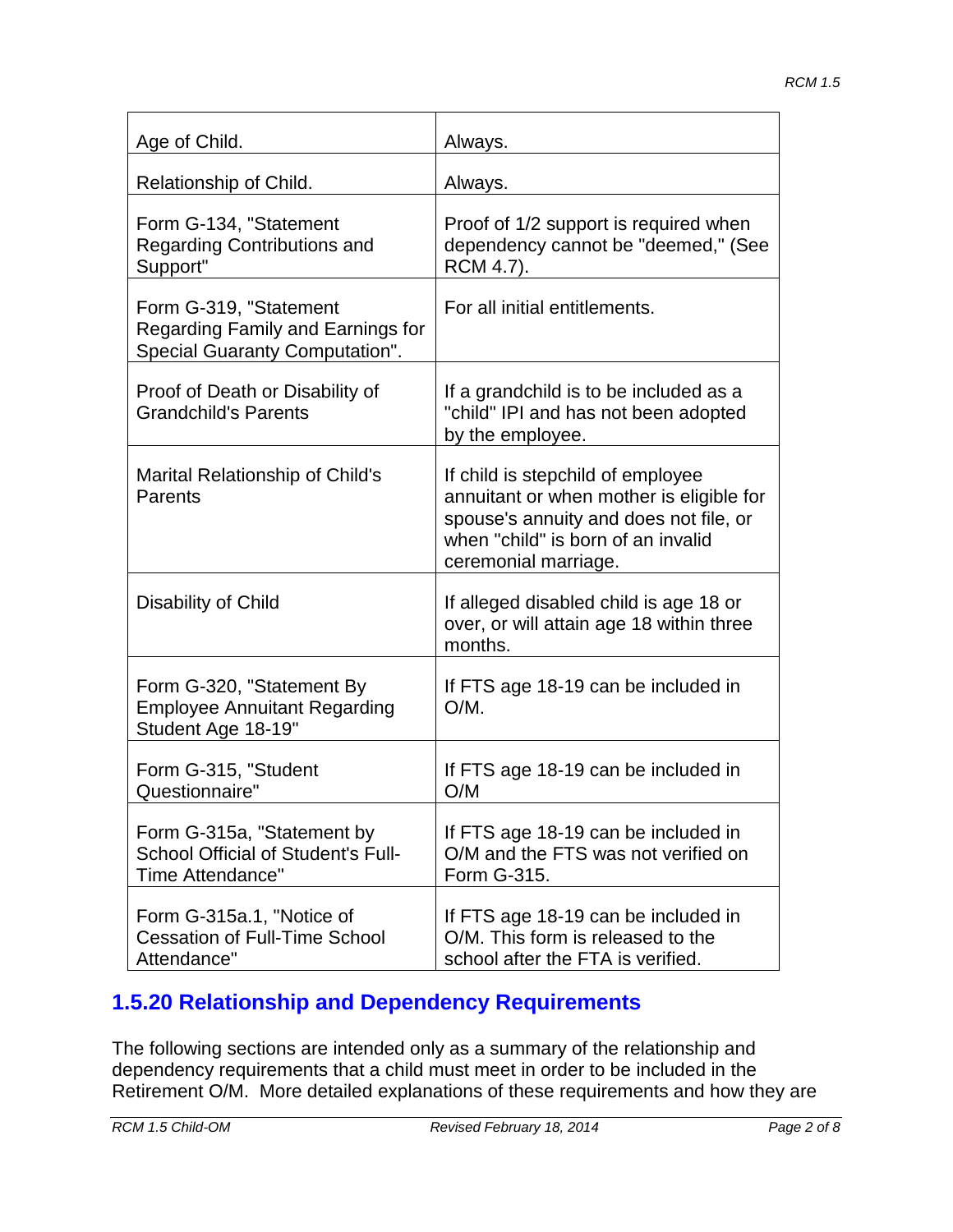met are contained in Chapter 4.4, "Family Relationships," and Chapter 4.7, "Dependency, Support, and Care."

### **1.5.21 Parent-Child Relationship**

In order for a child to be included in the Retirement O/M, he must be the employee's:

- A. Natural legitimate child who is:
	- 1. A child of a valid ceremonial marriage.
	- 2. A child of a voidable marriage.
	- 3. A child of a void marriage in some States.
	- 4. A child legitimated under applicable State law.
	- 5. A legitimate child under State law even though there has been no marriage or act of legitimation; or
- B. Illegitimate child, if the child would have rights under applicable State law for the purpose of inheriting the employee's intestate personal property; or
- C. Stepchild who is dependent on the employee; or
- D. Legally adopted child; or
- E. Equitably adopted child; or
- F. Grandchild. Effective 1-1-73, a grandchild of an employee is deemed to be the employee's "child" to qualify as an IPI in the O/M if:
	- 1. The grandchild was living with and being supported by the employee when the employee retired or became disabled; and
	- 2. The child's parents were either dead or disabled when the employee retired or became disabled.

See Chapters 4.4 and 4.7 for a further explanation of requirements that must be met for a grandchild to be considered the employee's "child".

If a grandchild is legally adopted by the employee, entitlement is determined under the rules for an adopted child.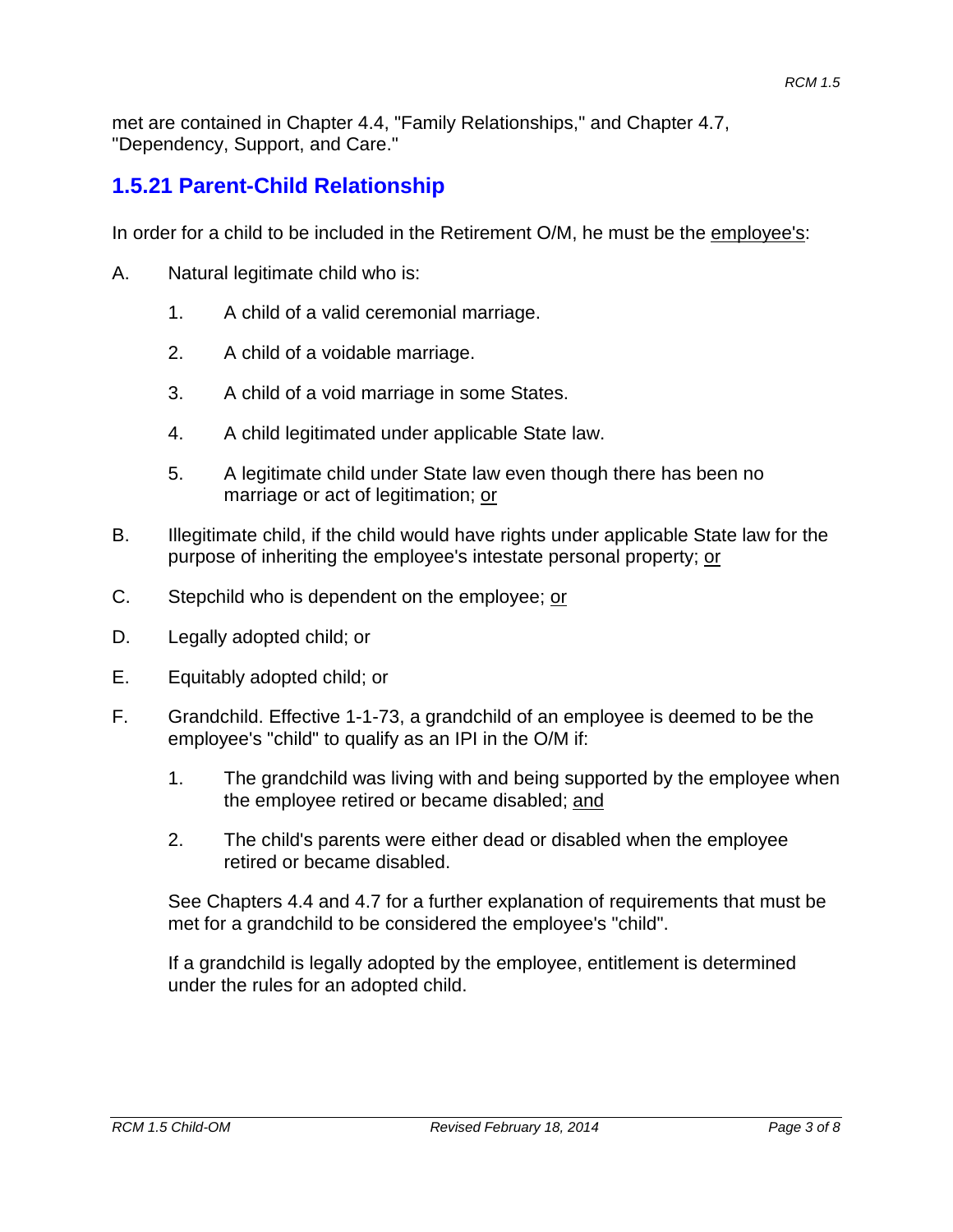### **1.5.22 Dependency Requirements**

In order for a child, who is otherwise eligible, to be included in the Retirement O/M, he or she must be dependent upon the employee. This dependency must exist at the time the employee's annuity can be increased under the Retirement O/M.

For Retirement O/M purposes, we presume that an application on behalf of a child is timely, i.e., filed at the earliest time that the employee's annuity can be increased because of the child.

A finding of dependency depends upon the relationship of the child to the employee (natural child, adopted child, stepchild, etc.). In some cases, dependency can be "deemed" for Retirement O/M purposes (see RCM 4.7). If dependency is deemed, an indication that the child is actually dependent on someone other than the employee is immaterial.

See Chapter 4.7 for instructions for the use of Form G-134, "Statement Regarding Contributions and Support", to establish dependency when it cannot be deemed. Refer any questionable cases to the RRA Payment Analysis and Systems Group in the Office of Policy and Systems.

## **1.5.30 Developing Initial Eligibility for Retirement O/M**

When a disability freeze is granted or one of the conditions in RCM 8.3.12 is met, test the case for the Retirement O/M. When the Retirement O/M may apply, request Retirement O/M development from the RRB field office via an E-mail.

The forms to be included in the initial Retirement O/M development package are:

- Form G-319, "Statement Regarding Family and Earnings For Special Guaranty Computation", and,
- Booklet G-179, "Special Guaranty in Employee and Spouse Annuities".

If the family group includes a child age 18-19, request the RRB field office to develop for the following forms which are stocked in the RRB field offices:

- Form G-320, "Statement By Employee Annuitant Regarding Student Age 18-19", and,
- Form G-315, "Student Questionnaire".
- Form G-315a, "Statement By School Official of Student's Full-Time Attendance."

If the family group also includes a disabled child, also request the RRB field office to develop a Form AA-19a, "Application For Determination of Child Disability." Booklet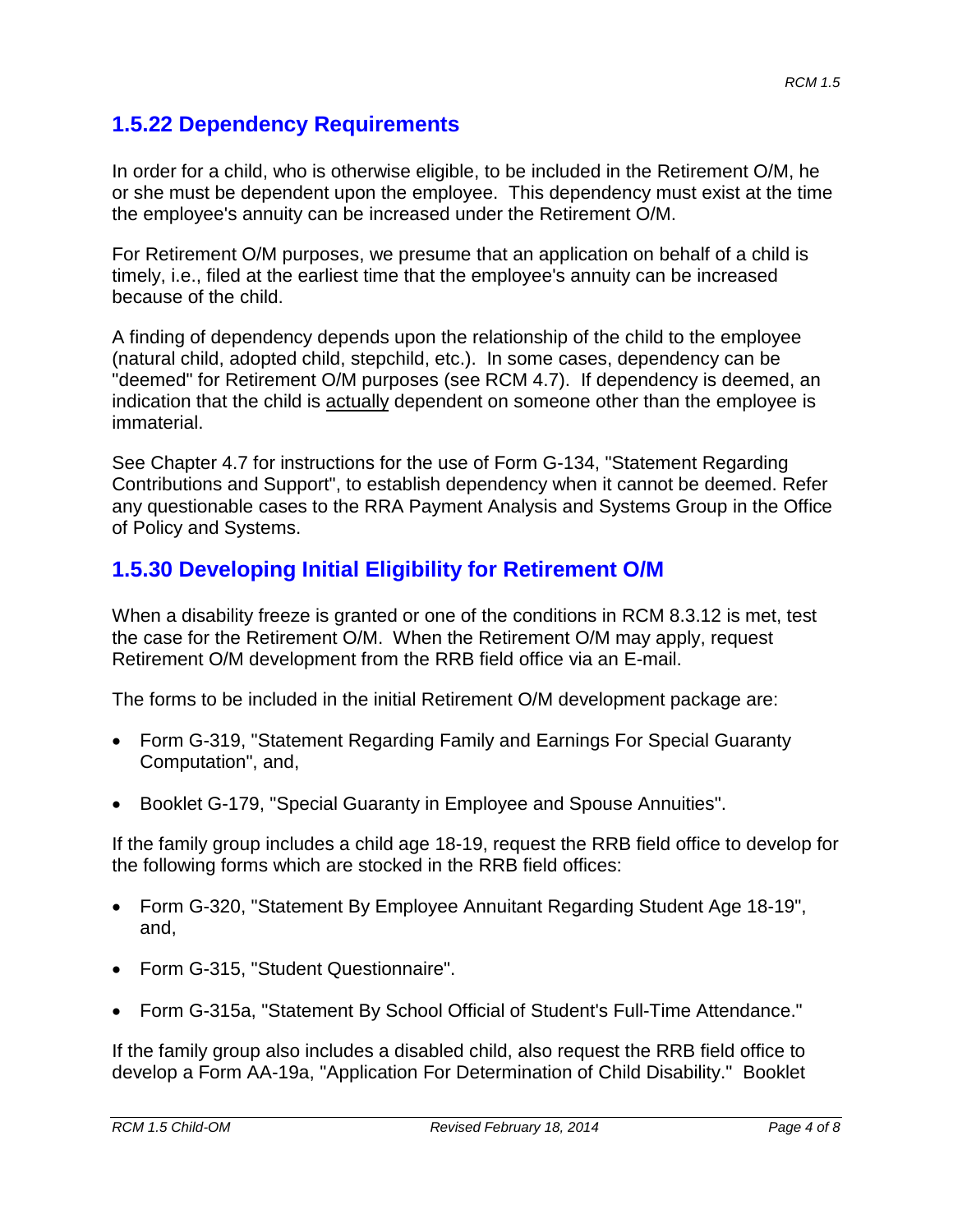RB-19a, "Child Disability Benefits," should be given to the applicant to explain the child disability requirements.

NOTE: Field offices have been instructed that when developing the Retirement O/M for an employee with a disability freeze and stepchildren are involved, develop a dependency determination for each stepchild regardless as to whether the stepchild is the qualifying dependant (see FOM 325.36.) This will protect each stepchild's potential entitlement to future survivor benefits. Do not delay payment to other beneficiaries while making the support determination.

## **1.5.31 Securing SS Benefit Information**

Always develop SS benefit information from SSA when information on the Retirement O/M development forms or in the claim file indicates that a minor child, disabled child or FTS is entitled to or has filed for SS benefits on his own, his mother's, the employee annuitant's, or any other wage record. The reduction to the Retirement O/M is explained in RCM 8.3.107 and RCM 8.3.110.

## **1.5.32 Developing Continuing Eligibility after Age 18**

Four months before a child will attain age 18, Form letter RL-175 is released to the employee. This advance notice is sent out before payments are suspended to enable the employee to contact the RRB field office to develop the possibility of continuing eligibility after the child attains age 18. The form shows the month the child attains age 18 and advises the employee to call the nearest RRB field office if the child is disabled or is attending school full-time. Refer any inquiries concerning the RL-175 letter to the RRB field office.

Diary cards are also forwarded to the claims examiner for action. Listed below are the possible messages for children included in the Retirement O/M:

- CHILD IPI ATTAINING AGE 18 OR 19
- CHILD IPI OVER AGE 18 OR 19

If the Retirement O/M is in force when the child attains age 18, do not initiate development for a full time student benefit or disabled child benefit other than the RL-175 attainment letter.

Usually the RRB field office will only need to develop current information on Form G-320 and Form G-315 if the child is age 18-19 and in full time school attendance at an elementary or secondary school. The other information on Form G-319 should already be in the claim file. (Refer to RCM 1.5.59.)

The RRB field office will need to develop Form AA-19a when the child attaining age 18 is disabled, if the disability has not yet been established in the claim file.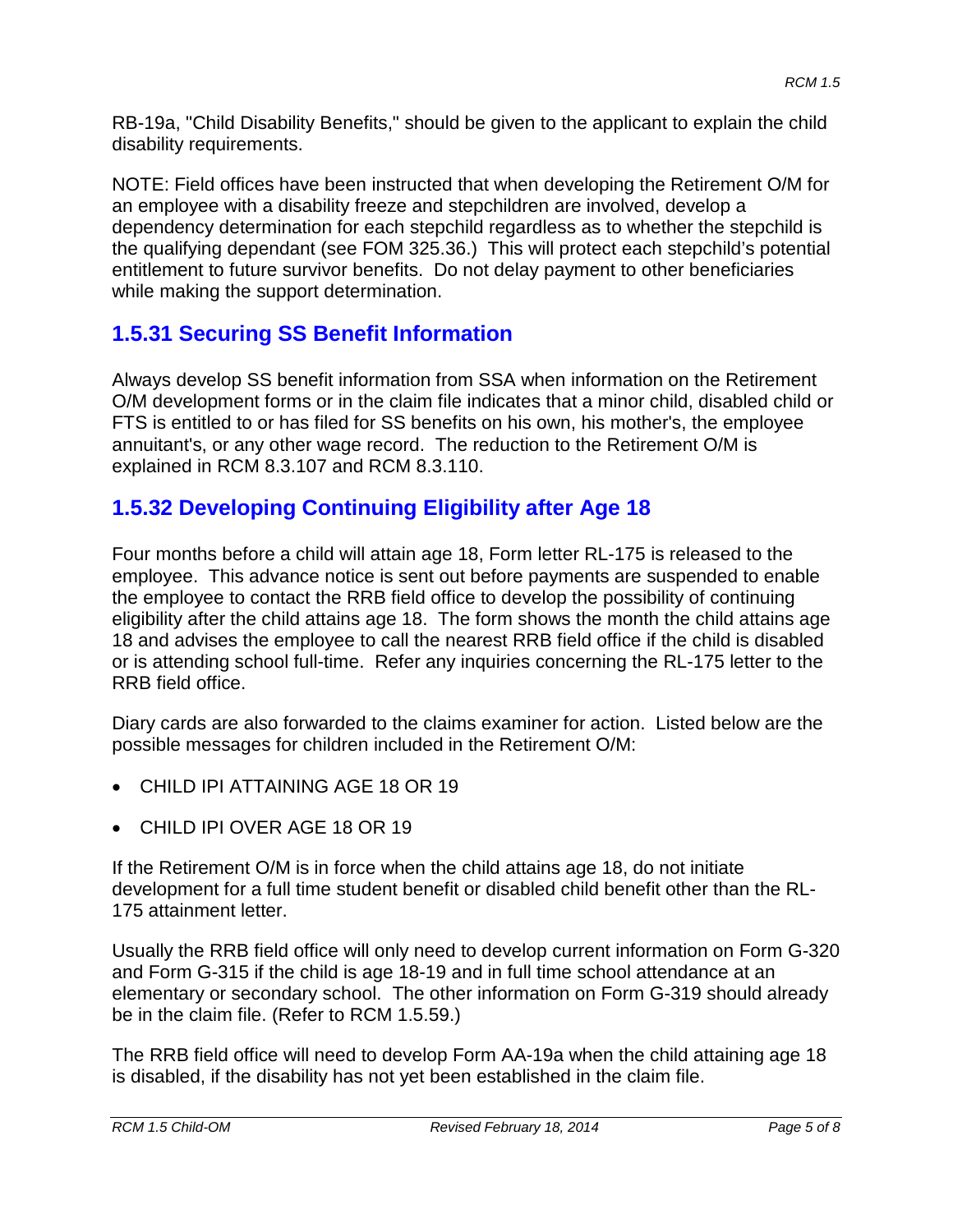If the child could be entitled as either a student or a disabled child, refer to RCM 1.5.61.

If the child is 17 years and 8 months at the time of the initial action to include him or her in the O/M, see the NOTE in RCM 8.3.27A.

### **1.5.40 Disabled Child Age 18 or over**

Effective 1-1-65, an unmarried dependent child age 18 or over who became disabled for all substantial gainful activity (SGA) prior to age 18 can be included in the Retirement O/M. Effective 1-1-73 such a child can be included in the Retirement O/M even if he became disabled after age 18 and before age 22. A disabled grandchild has the same status under the RR Act as any other disabled child effective 1-1-73.

### **1.5.41 Requesting Medical Evidence**

If medical evidence for an alleged disabled child has not been requested, or if there is an indication in file that the child is entitled to SS Act benefits, send the case to the Disability and Medicare Operations Division (DMOD). DMOD will initiate development of medical evidence or contact SSA for copies of their medical evidence. Refer to DMOD any case in which they have rated a child disabled who has been denied at SSA or vice versa.

## **1.5.42 Securing Report of SS Benefit And Wage Data**

When the alleged disabled child could be included in the O/M, and child has an SS account number or worked after 1936, secure a wage breakdown and names of employers from SSA. Do not send the folder to DB for a disability determination until the information has been received from SSA.

If the wage breakdown shows a possible insured status, obtain a report of SS entitlement data for the child. After the report is received, send the case to DMOD for a determination of the child's disability only if the employee's annuity can definitely be increased by including the child in the Retirement O/M.

## **1.5.43 Deductions Imposed On Disabled Child**

Under the SS Act, a disabled child age 18 or over is subject to deductions because of refusal, without good cause, to accept vocational rehabilitation services. If notice is received from SSA that a disabled child had refused these services, any increase made in the employee's annuity under the Retirement O/M or Retirement DIB-O/M by including the disabled child, is not payable for any month for which the child refused such service. Consider payments for any such months erroneous.

## **1.5.50 Full-Time Student Age 18-19**

Refer to FOM1 505 - 535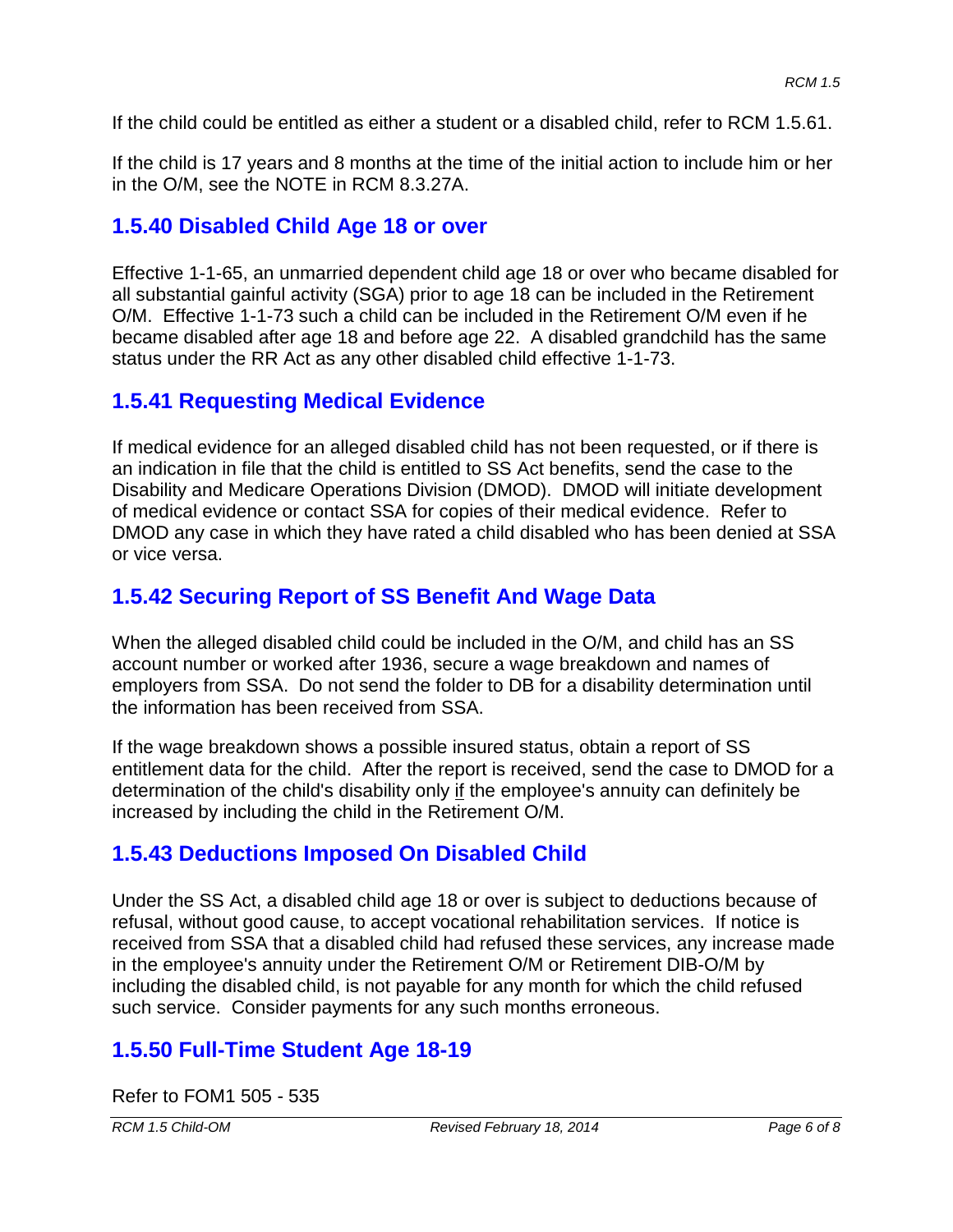# **Appendices**

## **Appendix A - Pre-1981 Amendment Full-Time Student Provisions**

Refer to FOM1 Article 5 Appendix C

Appendix B - Legislative History

| <b>Effective Date</b> | <b>Retirement O/M Child and Student Provisions</b>                                                                                                                                                                     |
|-----------------------|------------------------------------------------------------------------------------------------------------------------------------------------------------------------------------------------------------------------|
| $11 - 01 - 57$        | Children disabled before age 18 may be included in the O/M.                                                                                                                                                            |
| 09-01-58              | Inclusion of auxiliary beneficiaries in the DIB O/M for months<br>after 8-1958.                                                                                                                                        |
| 06-01-59              | The O/M guaranty increased from 100% to 110% of the amount<br>which would be payable under the Social Security Act if the<br>railroad service after 1936 were credited as employment under<br>the Social Security Act. |
| $1 - 1 - 65$          | Eligibility extended to children under age 22 if full time students<br>at a secondary or post-secondary school.                                                                                                        |
| 10-01-72              | Change in the dependency requirement for a child adopted by<br>the employee.                                                                                                                                           |
| 11-01-72              | Child's entitlement under the O/M not ended because of<br>adoption by someone other than the employee.                                                                                                                 |
| $1 - 1 - 1973$        | Extended eligibility to children disabled before attaining age 22.                                                                                                                                                     |
| $1 - 1 - 73$          | Extended eligibility to students age 22 if their school term has<br>not been completed.                                                                                                                                |
|                       | Dependent grandchild or step grandchild qualifies if:                                                                                                                                                                  |
|                       | the grandchild's parents are deceased or disabled, or                                                                                                                                                                  |
|                       | the grandchild was adopted by the surviving spouse and<br>the child's parents were not "living with" and contributing<br>to the grandchild's support.                                                                  |
| $01 - 01 - 75$        | 100% O/M and 110% Grandfather O/M established under the<br>1974 RR Act.                                                                                                                                                |
| $6 - 1 - 82$          | No Retirement O/M benefits are payable to IPI "phase-out"<br>students for the summer months (5, 6, 7 & 8). Phase-out                                                                                                   |